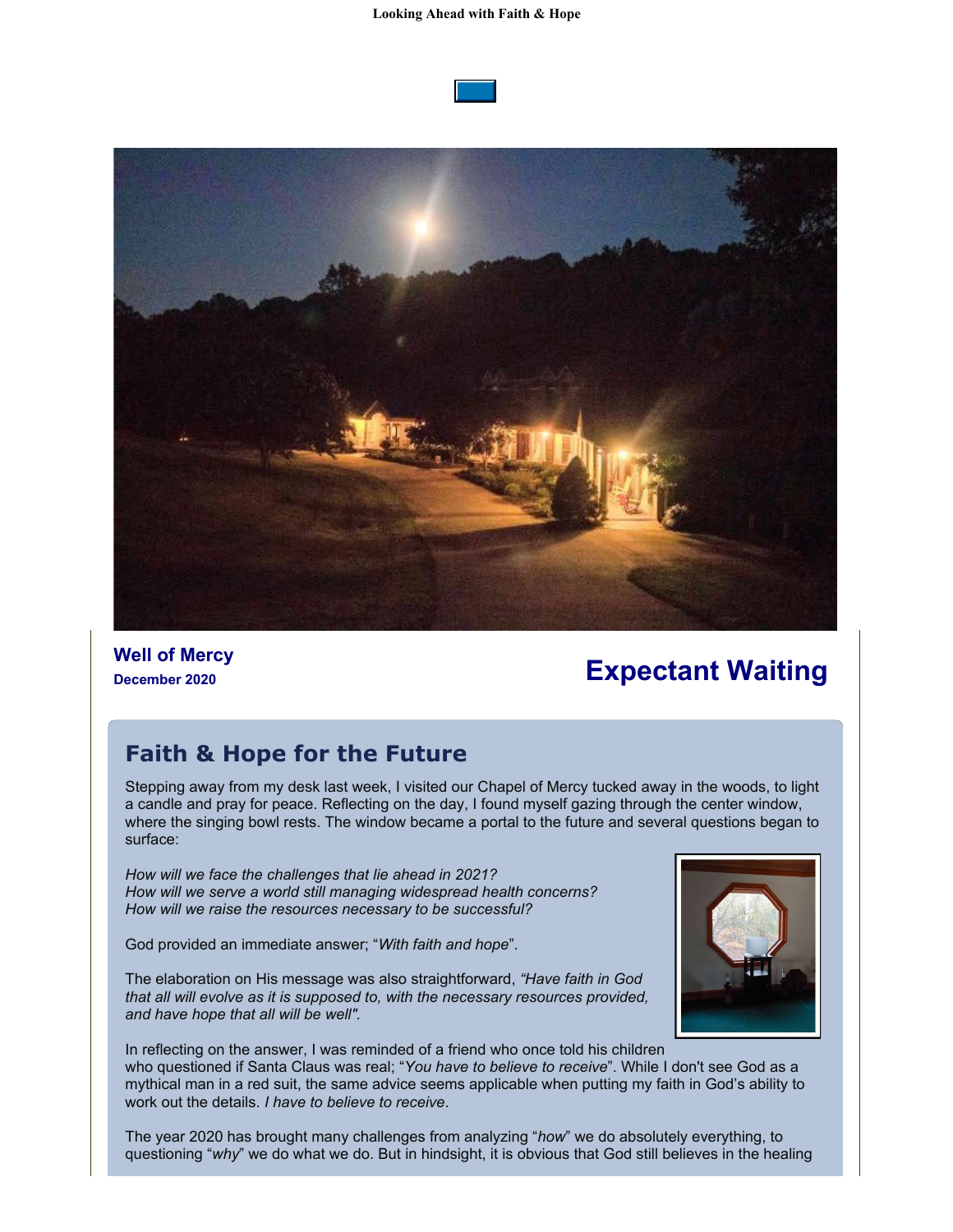ministry at Well of Mercy. Even though we were closed for several months, Well's virtual ministry reach has grown exponentially and we've been able to focus on key areas of the 24-year old facility with needed repairs &/or remodeling. Even though we re-opened to fewer guests, we've been able to safely serve guests on property weekly since July. So while the future still feels a bit uncertain, God's presence is constant.

We are very grateful to be open, thanks to kind donors supporting the ministry, a dedicated board of directors, wonderful volunteers, and devoted staff. We love being a quiet place for guests to reclaim their peace and we are glad that Well of Mercy is still a place where God lives.

A recent donor shared; *"I have traveled the world, but I have never found the peace and God's spirit that I felt just being on the Well's property.*" It is this peace and God's spirit that continues to greet and restore guests who visit Well of Mercy – even during a pandemic.

We wish you Faith & Hope for 2021, **Sandra O'Brien** Executive Director

#### **Women's Little Christmas**

**[Epiphany/Women's Little Christmas](https://cts.vresp.com/c/?WellofMercy/484da9848c/1100c4dba2/554bb867ef)**



#### **January 6, 2021 Self-Paced Virtual Workshop; \$15**

Epiphany offers Women an opportunity to pause and step back from whatever has kept them busy and hurried in the past few months. Sign-up now and this self-paced retreat can be viewed as often as you need throughout the year. Allow yourself the well-deserved opportunity of uninterrupted time in sacred space and the program will guide you through rest, restoration & reflection.

*[Click for Details & Registration](https://cts.vresp.com/c/?WellofMercy/484da9848c/1100c4dba2/c269951227)*

#### **Power of Intention**

**[How Writing Can Help Fulfill Our Deepest &](https://cts.vresp.com/c/?WellofMercy/484da9848c/1100c4dba2/a02999872b) [Most Important Goals](https://cts.vresp.com/c/?WellofMercy/484da9848c/1100c4dba2/a02999872b)**

#### **Year-End Giving**

We are filled with gratitude for the donations received this year. Without your support, Well

There is still time to make a 2020 tax deductible contribution on our [Facebook](https://cts.vresp.com/c/?WellofMercy/484da9848c/1100c4dba2/c967edc8f4) page (no fees) or [Website](https://cts.vresp.com/c/?WellofMercy/484da9848c/1100c4dba2/a9a4531d95) [Donate button](https://cts.vresp.com/c/?WellofMercy/484da9848c/1100c4dba2/a9a4531d95). Any

would not exist.



amount you send helps ensure the continuance of this ministry of hope for the world.



#### **[2021 Retreat/Workshop](https://cts.vresp.com/c/?WellofMercy/484da9848c/1100c4dba2/d0834a8d19) [Calendar](https://cts.vresp.com/c/?WellofMercy/484da9848c/1100c4dba2/d0834a8d19)**

Check out all the virtual and on-property programs currently scheduled. Come back often for updates and follow us on Facebook for the latest information.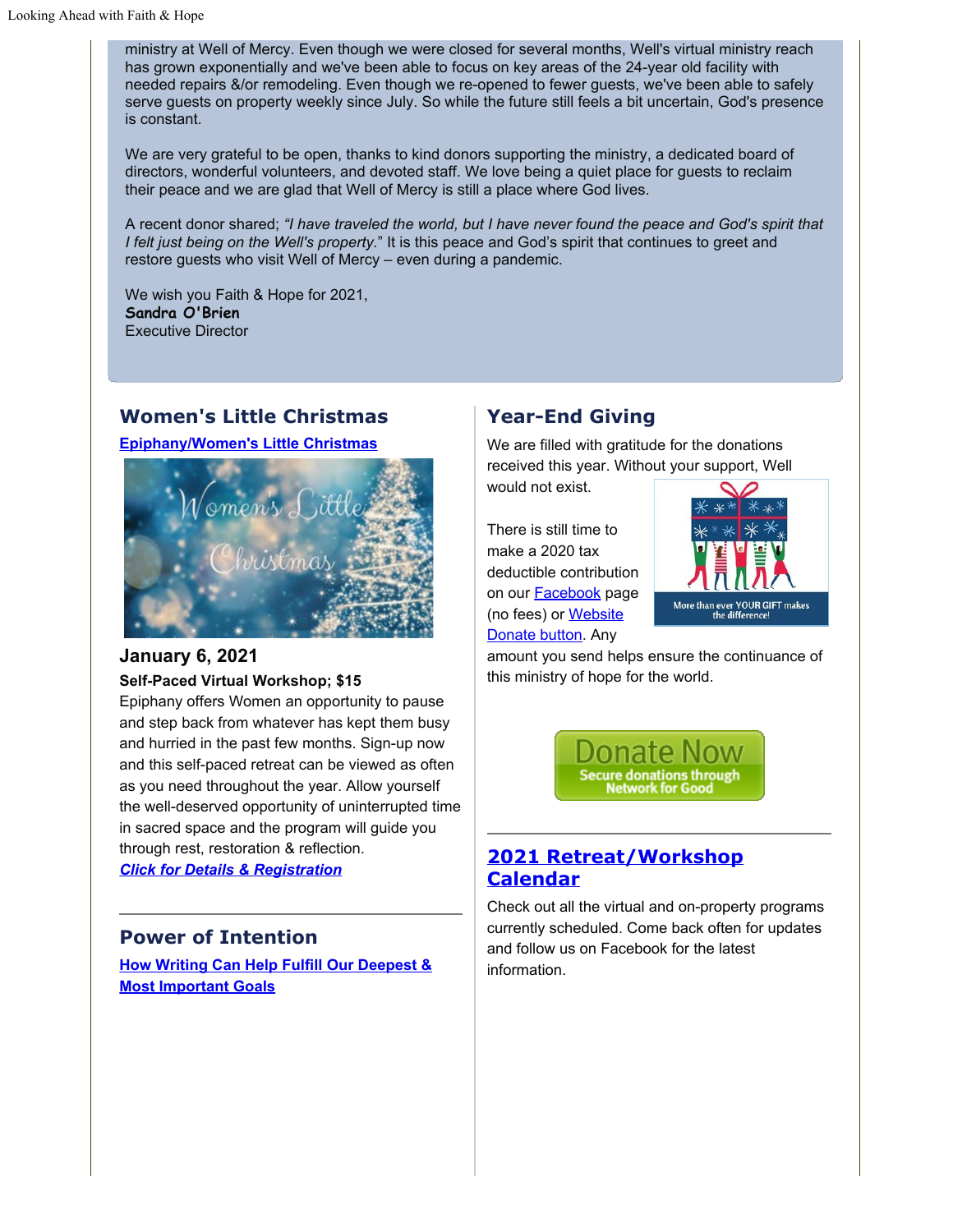

**January 10, 13, 16, 2021 3 days, 2:00-4:00pm each day Live Virtual Workshop; \$100** limit of 10 *[Click for Details & Registration](https://cts.vresp.com/c/?WellofMercy/484da9848c/1100c4dba2/d722eed268)*



# **Job Opening - Kitchen Assistant**

Well is seeking an experienced cook to assist in meal preparation. Coverage is needed Wednesday - Friday and every other Saturday with schedule options available. Send inquiries to Brenda Wallace. Brenda@wellofmercy.org.

#### **Activate Your Heart's Intelligence**

#### **[Relieve Stress, Anxiety & Overwhelm](https://cts.vresp.com/c/?WellofMercy/484da9848c/1100c4dba2/8a57ff4dd8)**



**January 14, 2021 2:00-3:30pm Live Virtual Workshop; \$15** limit of 10 *[Click for Details & Registration](https://cts.vresp.com/c/?WellofMercy/484da9848c/1100c4dba2/f8574188b9)*

## **Peace Room Upgrades**

Since the Peace Room has been closed during COVID, we've been remodeling by opening divider walls, expanding the gift shop, installing new flooring, and moving the art area to the nook with sink and natural light. Watch for the 2021 grand reopening!

## **Call for Volunteers**

Want to spend more time at Well of Mercy or help virtually? We would love to chat about volunteer opportunities that include the following areas:

- Guest Check-in
- Guest Room Setup
- Kitchen Assistance
- Office Support / Coverage
- Word / Excel Assistance
- Zoom Workshop Manager

Email your interests and availability to mercy@wellofmercy.org or call the office at 704- 539-5449. Thank You!

## **Stay "Well" Connected**



181 Mercy Lane Hamptonville, NC 27020 704-539-5449